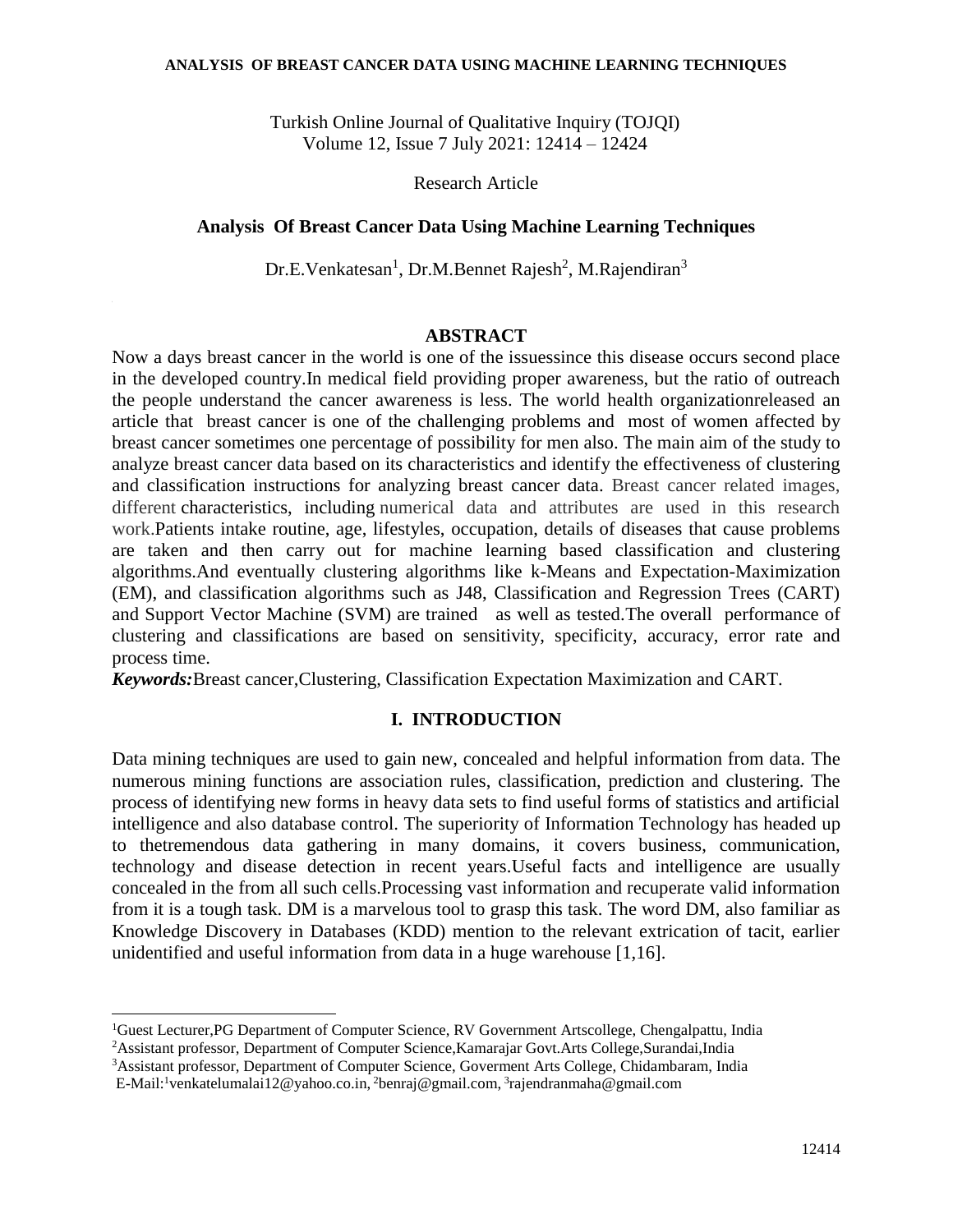Breast cancer occurs both men and women, but only 1% possible for men. Breast carcinoma is the uttermost common disease in women, in which abnormal rise in the breast mass.A contemporary review in united kingdom proven that breast cancer is not just a trouble for young women, but also for problem of aged woman who have past the time of sixty or seventy.Early detection and prevention of breast malignant neoplasm tumor with appropriate treatment can save human life [2,3,4,5,16]. Cancer is a wider spread disease in India. Statistically, the proportion number of cancer patients in India is increased. People, lifestyle modification, food habits and usage of tobacco are the main reason to create cancer tumor.

The tumor is an extraordinary cell development, as it may be benign or malignant. Benign tumors are harmless while malignant tumors can cause cancer and spread in any area in the body [7,8,9,10,11,12,13].Patients can be treated early, using data mining technology to understand the nature of the tumor. Due to various types of cancer, including breast cancer and more problems arise in detecting that,but in data mining technology easy to finding cancer cell.Malignant neoplastic tumors can occur in one or both breasts, it can be life threatening.The inside of the female breast contain predominantly of fatty and fibrous connective tissues. [14,15].

The main objective of this research is to accurately diagnose and discover the algorithm performance of breast cancer datasets using clustering and classification technologies in data mining. This research report has been coordinated with these little initiation, part one the construction of the study is planned as pursue, Part two analyzes the techniques and methods and Section three expansion results clustering and categorization. Lastly, section four concludes the research work through the potency of its methodologies [19].

## **2. MATERIALS AND METHODS**

Most researchers in medical data analysis, uses two main data mining techniques like clustering and classification.Clustering and classification algorithms have suggested for many scholars in the field of business and other department of fraud detection and scientific discovery, because this algorithm provides accurate results. This research work refers to the segregation based clustering algorithm, that is k-Means and Expectation-Maximization (EM) algorithm then using classification algorithms J48, Classification and Regression Trees (CART) and Support Vector Machine (SVM).

This operation time in apiece method detects and examine are compared to overlapping for best result.Nowadays, data mining techniques are very useful in the medical field for diagnosing diseases and many researchers coming up with new techniques for this every year.The main purpose of this research method is to consciously perform comparable performance in cluster and classification algorithms based on sensitivity, profiling, accuracy and error rate.In this study have three phases, phase one preprocessing the breast cancer data set, phase two inputs the data into the algorithms to measure the parameters like sensitivity, specificity, accuracy and rate and phase three finding performance.

### **2.1. Details of Data Set**

In this study used three types of breast cancer data sets such as normal, benign and malignant and also used fourteen attributes. The breast cancer dataset was collected from a private Diagnostic Centre and hospital in Tamil Nadu, totally 200 breast cancer data set wasusedfor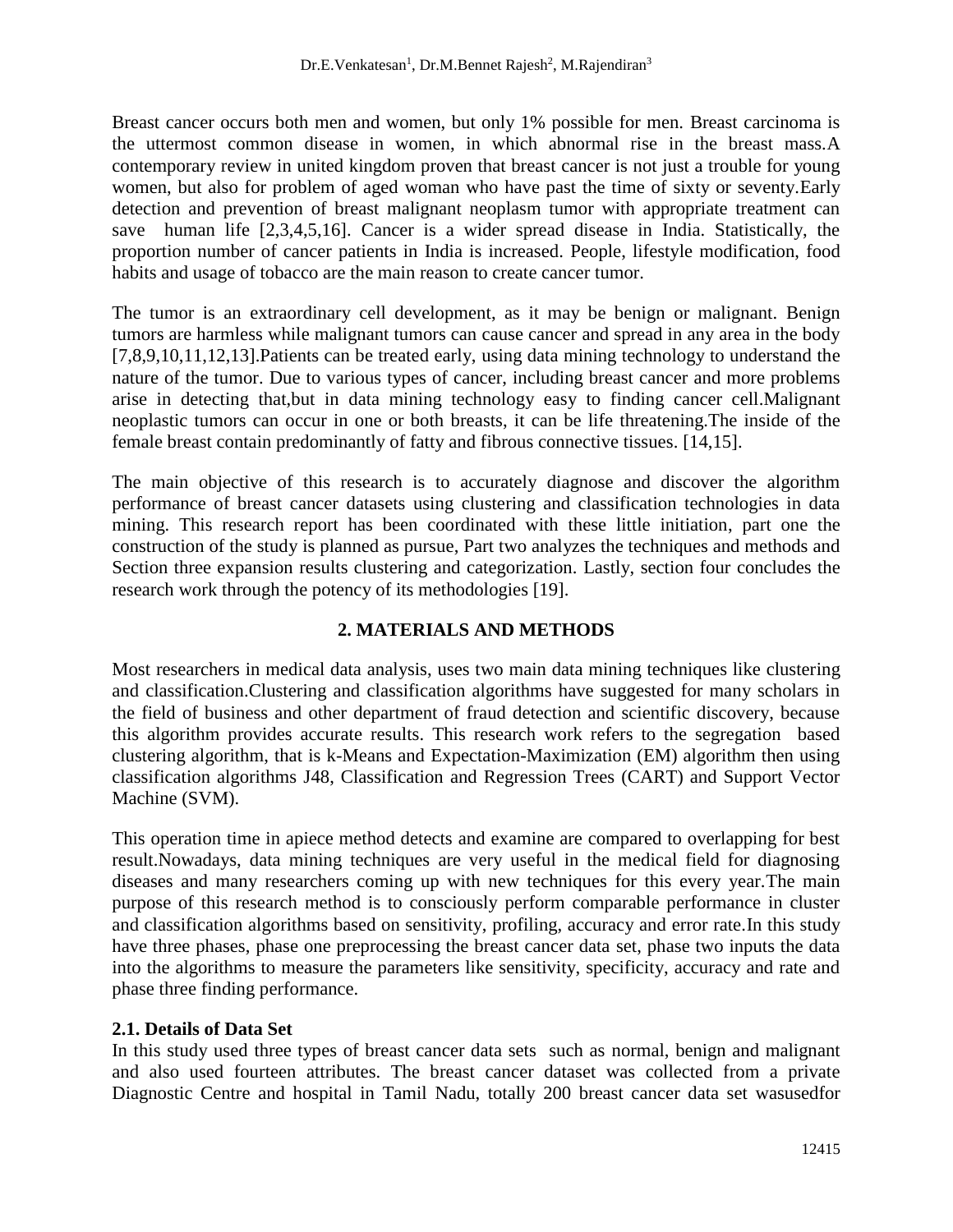analysis, they are 100 benign and 100 malignant. Fourteen attributes are shown in the below table.

| S.No           | <b>Variables</b>         | <b>Details</b>                                             |
|----------------|--------------------------|------------------------------------------------------------|
|                | Age                      | Age in year                                                |
| $\overline{2}$ | <b>Sex</b>               | Male and Female                                            |
| $\overline{4}$ | Blood cell counts        | WBC, RBC, hemoglobin and platelets                         |
| 5              | <b>Blood Pressure</b>    | mm Hg on admission to the hospital                         |
| 8              | <b>Blood chemistries</b> | Various organs are healthy and functioning properly during |
|                |                          | treatment                                                  |
| 9              | Lifestyles               | Living environment                                         |
| 10             | Occupation               | Working environment                                        |
| 11             | Patients food habits     | Vegetable and non vegetable                                |
| 12             | Monitoring<br>disease    | <b>Treatment process</b>                                   |
|                | risk                     |                                                            |
| 13             | Positive                 | Malignant and Benign                                       |
| 14             | Negative                 | <b>Normals</b>                                             |

**Table 1. Details of the breast cancerData Set**

## **2.1 Classification Algorithms**

Classification in Data Mining maps the most important work order into predefined goals. The aim to create a classification depend on test cases with attributes to interpret things to assign a set of substance.Then the section will compute a group of attributes based on the values and create a decision tree in which each non-leaf node represents a trial or conclusion.So the scanning for the classification process from the sow node and travels till it reaches a leaf node. A result will be made on reaching the end node [2].

### **2.2 J48 method**

J48 works to develop the Quinlans C4.5 algorithm an organized decision tree. Each feature should be divided into smaller pieces based at one end. J48 it receives the default information, which is actually an effect of the data by selecting an attribute. Attribute to decision-making most standardized information uses the resource. Small subgroups are provided the algorithm. Events that stop when the rift is a subgroup be held by the identical class.J48 creates a result node using one of the significance seen in the class. J48 decision tree can handle specification properties, lose or missed attribute value data and attribute costs. The clarity can be increased by shear [2].

### **2.2.1 The method step**

**Step 1:**If the incident is in identical group, the leaf is labeled the same class.

**Step 2:**The potential communication to every attribute is calculated and the gain of the details is carryout from the tests on the attribute.

**Step 3:**The special impute is elected based on the present selection parameters.

## **2.3Classification and Regression Tree (CART)**

In 1984, Leo Breiman, Jerome Friedman, Richard Olsen and Charles Stone are together evolves a general method for generating Classiication and Regression Tree (CART) from simple data to statistical models.CART is strong because it has data that is completely unfinished and has estimated and input features.There will be rules that human beings can read about the tree that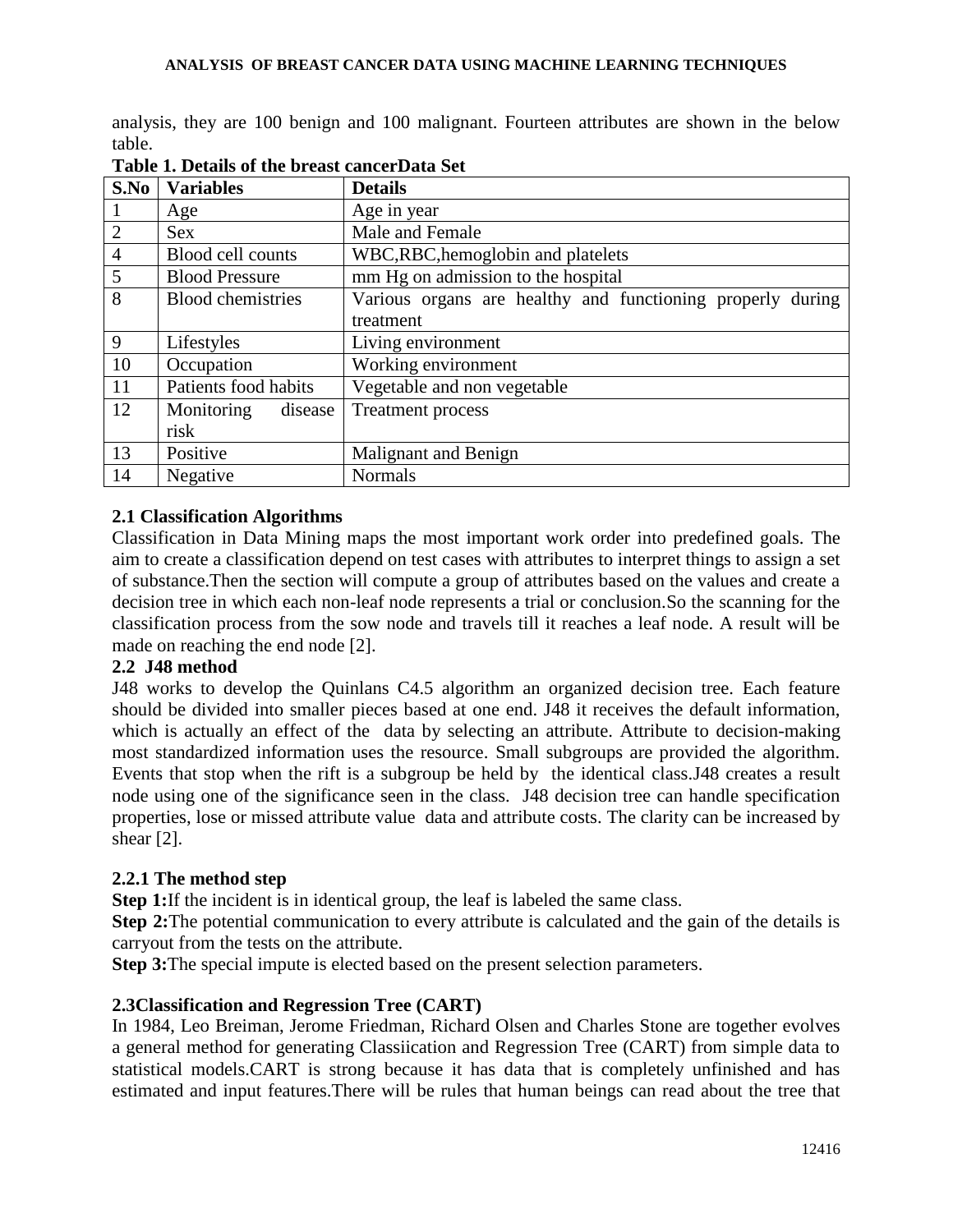the CART has created. A set of sample questions about data features this process will guide to data reduction and carry on till few stop measure is reached.CART efficient of running everything like numerical and type parameters.The Gini code standards how a given parameters divide testing models as the target class. This is where the binary splitting properties occurs.This is the uttermost broadly applied analytical procedures. This gives an authority of unequal binary conclusion.

### **2.3.1 The Method step**

**Step1:**The initial is how possible to separate the attributes. **Step2:**The second, determining what stopping order must be. **Step3:**Finally, how nodes are allocated to classes.

## **2.4 Support Vector Machines**

Support Vector Machine (SVM) idea made basically founded decision planes are describing the end limits.The idea of judgment is one that divided between a set of objects that have characteristics of truth of class members. Uses a collection of data, including the regular SVM and predicts it two possible classes comprises the input. Example of SVM representations in examples as points in spaced spaces, examples of separated types are divided by a clear spacing as wide as possible.[17].

## **2.5 Clustering Algorithm**

The clustering substance depends on parameter the correlation among the set of objects using the for away activity.Therefore the outcome of clustering is a pair of clusters, where the material inside a one cluster resembles each other, rather than the cluster resistance. [21]. Cluster analysis, medical image section, information, analysis and image processing, including many widely used in applications.Clustering is as well as called data segmentation applications because clustering divided as groups of huge data according to their harmony, Clustering is particularly the uttermost general unpracticed data mining mode to un identified framework installed in a dataset. Clustering is the process to convert a crew of conceptual things into classes of alike substance. A cluster of data substance can be considered as a group. [20].

## **2.5.1 Expectation-Maximization algorithm**

EM algorithm handles data mining very efficiently by taking every clustering aspects like data substance. This clearly enables features such as multiplicity, average, and sub-clustering doubleclause statistics. It explains more accurately up to the sub-cluster of data element and is smaller sensitive to the practice of summarizing data. The created clusters are very near to the primary ones.General EM method is a general action plan for increase the probability. That's an expansion probability evaluate can be gained.EM method of unfinished data analysis thus very useful technique, one divergent example of which is cluster examine if the class index is a remark as lost values.Its fundamental concept is in connection with the given defective data trouble, an entire-data trouble for which the topmost probability measure is computationally changed.

$$
\Lambda(p,\lambda) = -\sum_{i-1}^{n} \log_2 p_i - \lambda (\sum_{i=1}^{n} p_i - 1) \tag{1}
$$

Where, p is an open set of attributes subject to constraints [18].

### **2. 6 The k-Means method**

The k-Means method, is used to clear up k-Means clustering problem. Initial step in this method is to choose the sum of clusters. It is mandatory that the sum of clusters should match the data.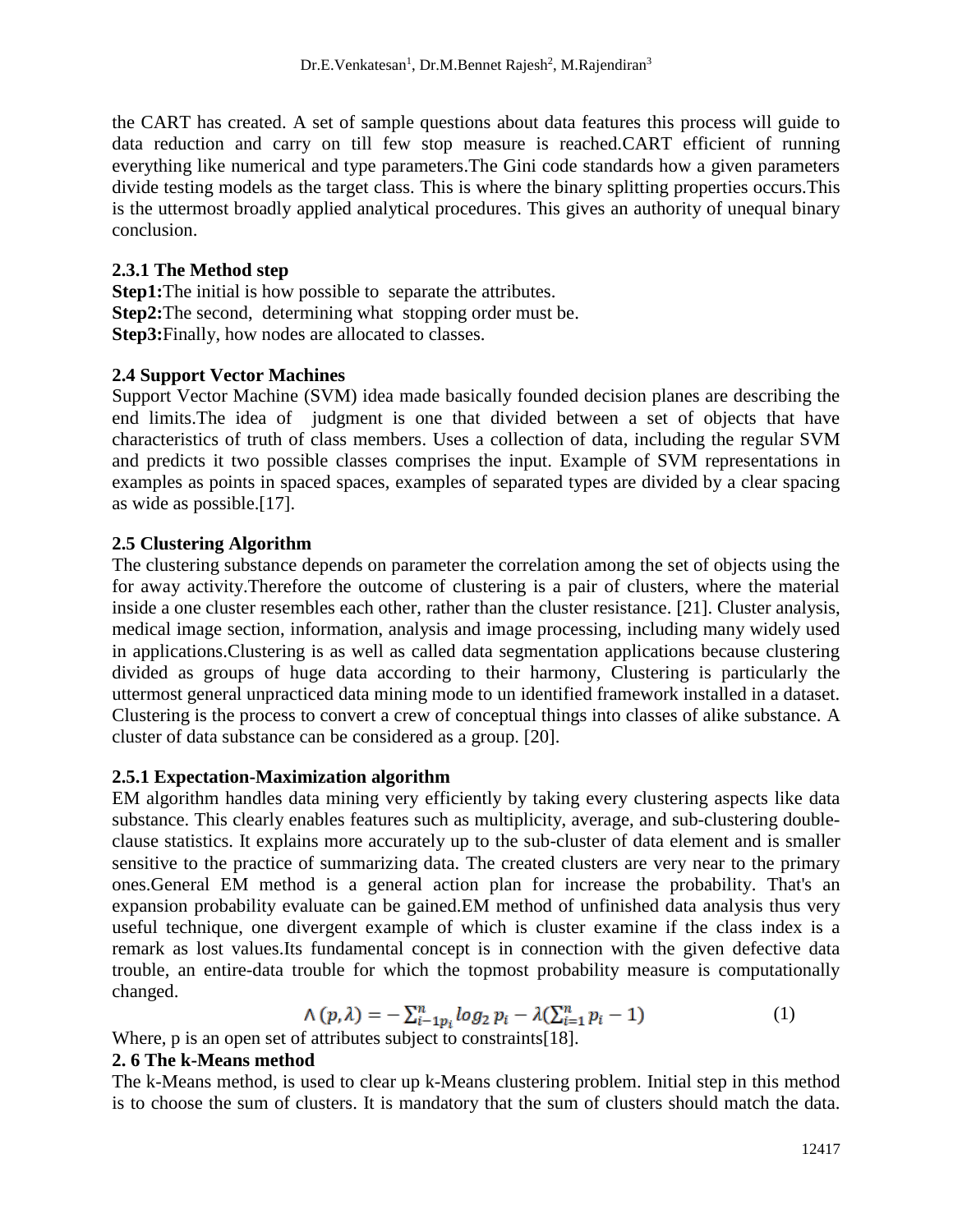#### **ANALYSIS OF BREAST CANCER DATA USING MACHINE LEARNING TECHNIQUES**

Wrong choice in the number of clusters does not go through the entire action. In general,the efficiency of clustering can be identified compared with the performance of another clustering, and the performance of the k-means clustering should be compared with the performance of other clustering, so that k-means performance can be identified.Then the center of the clusters should be started. Each data point must be the closest cluster and each clustering position is a pair of average to all data points inclusion to the cluster.This action should be frequent until merge.If there are notata points  $xi$ ,  $i = 1...n$  that have to be partitioned into k clusters. The goal is to assign a cluster to each data point. K-Means is a clustering method that aims to find the positions  $\mu i$ ,  $i = 1...k$  of the clusters that minimize the distance from the data points to the cluster.

Implicit objective function in k-Means measures sum of the distances of the observations from their cluster centroids, called Within-Cluster-Sum-of-Squares (WCSS). This is computed as

$$
k = \sum_{j=1}^{k} \sum_{i=1}^{n} || \mathbf{x}_i^{(j) - c_{(j)}} ||^2
$$
 (2)

Where  $||x_i^{(j)} - c_{(i)}||^2$  is a chosen distance measure between a data point $x_{(i)}^{(j)}$  and the cluster center  $c_j$  is an indicator of the distance of the n data points from their respective cluster centers. The algorithm is composed of the following steps:

**Step 1:**Keep k dot in the gap described by the substances that are being clustered. These points describe start crew centroids.

**Step 2:**Allocate every substance to the group that has the close centroid.

**Step 3:**While all substance has an allocated, reevaluate the attitude of k centroids.

**Step 4:**Continue steps 2 and 3 until the centroids no longer act. This process a division of the objects into groups from which the metric to be decreased can be calculated. The k-means is an easy clustering method that has been enlarged to more difficulty domains [6,18].

## **3. EXPERIMENTAL RESULTS CLUSTERING AND CLASSIFICATION**

The experimental results describes the accuracy results of classification and clustering algorithms which are shown in Table 2 to Table 8 and figure 1 to figure 8 describes the performance measures of various algorithms.Here clustering techniques like K-means provided 99% than EM 90.5% and classification algorithm like SVM provided better results 90.4523% than other classifiers like J48 and CART.

Amidst the preference of classification methods, the performance of SVM is excellent than the other methods best for the particular data and also assures that quality of the classification methods.Among these, two clustering algorithms such as k-Means and Expectation-Maximization (EM), the K- Means arebetter algorithms based on the parameters as accuracy analysis clustering. Overall, this Research work carried out by classification algorithm performance compared to clustering techniques, k-Means algorithms best for breast cancer data.

| <b>CCI</b>  | 88.9447 % |
|-------------|-----------|
| <b>ICC</b>  | 11.0553 % |
| <b>KS</b>   | 0.7786    |
| <b>MBE</b>  | 0.1516    |
| <b>RMSE</b> | 0.3132    |
| <b>RAE</b>  | 30.3406 % |

|  |  |  |  | Table 2. Statistics Measures of J48 Algorithm |
|--|--|--|--|-----------------------------------------------|
|--|--|--|--|-----------------------------------------------|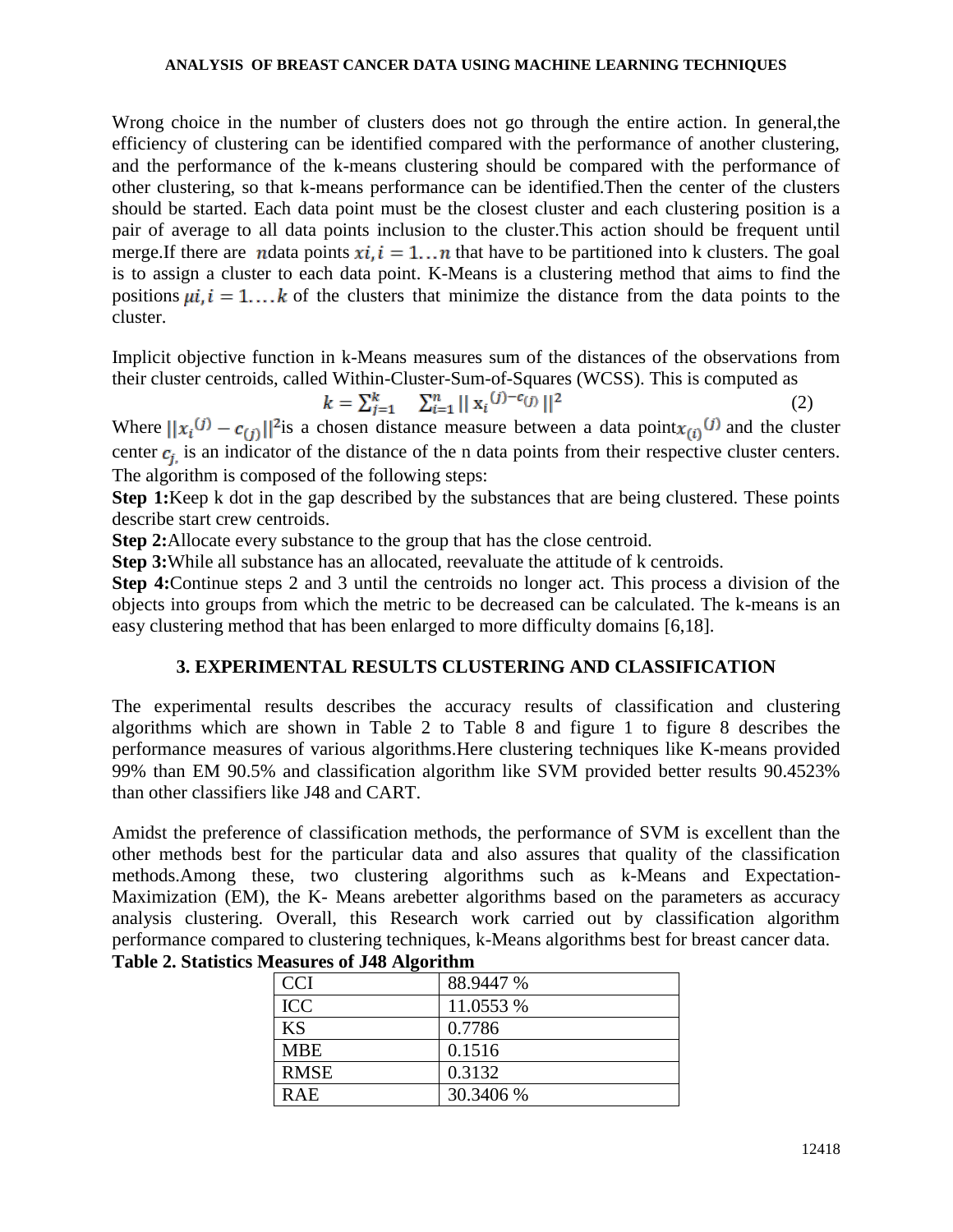

The table 2 and figure 1shows different statistic measures and shows that correctly classified



**Figure 1. Statistical Measures of J48 Algorith**

|  |  |  |  | <b>Table 3. Error Measures of J48 Algorithm</b> |
|--|--|--|--|-------------------------------------------------|
|--|--|--|--|-------------------------------------------------|

| <b>Class</b>        | <b>True</b>     | <b>False</b>    | <b>Precision</b> | <b>Recall</b> | $\mathbf{F}$   |            | <b>ROC</b> | <b>PRC</b> |
|---------------------|-----------------|-----------------|------------------|---------------|----------------|------------|------------|------------|
|                     | <b>Positive</b> | <b>Positive</b> |                  |               | <b>Measure</b> | <b>MCC</b> | Area       | Area       |
| Malignant tumor     | 0.902           | 0.124           | 0.885            | 0.902         | 0.893          | 0.779      | 0.912      | 0.865      |
| Benign tumor        | 0.876           | 0.098           | 0.895            | 0.876         | 0.885          | 0.779      | 0.912      | 0.920      |
| Weighted<br>Average | 0.889           | 0.111           | 0.890            | 0.889         | 0.889          | 0.779      | 0.912      | 0.892      |

Table 3 and figure 2shows a variation error measure available, butcompares both error measures in weighted average false positive rateislesser than true positive rate. Specifically, in benign and malignant tumor the true positive rate is high.



**Figure 2. Error Measures of J48 Algorithm**

**Table 4. Statistical Measures of CART Algorithm**

| - - - -    |           |
|------------|-----------|
| <b>CCI</b> | 75.3769 % |
| <b>ICC</b> | 24.6231 % |
| KS         | 0.5016    |
| <b>MBE</b> | 0.2807    |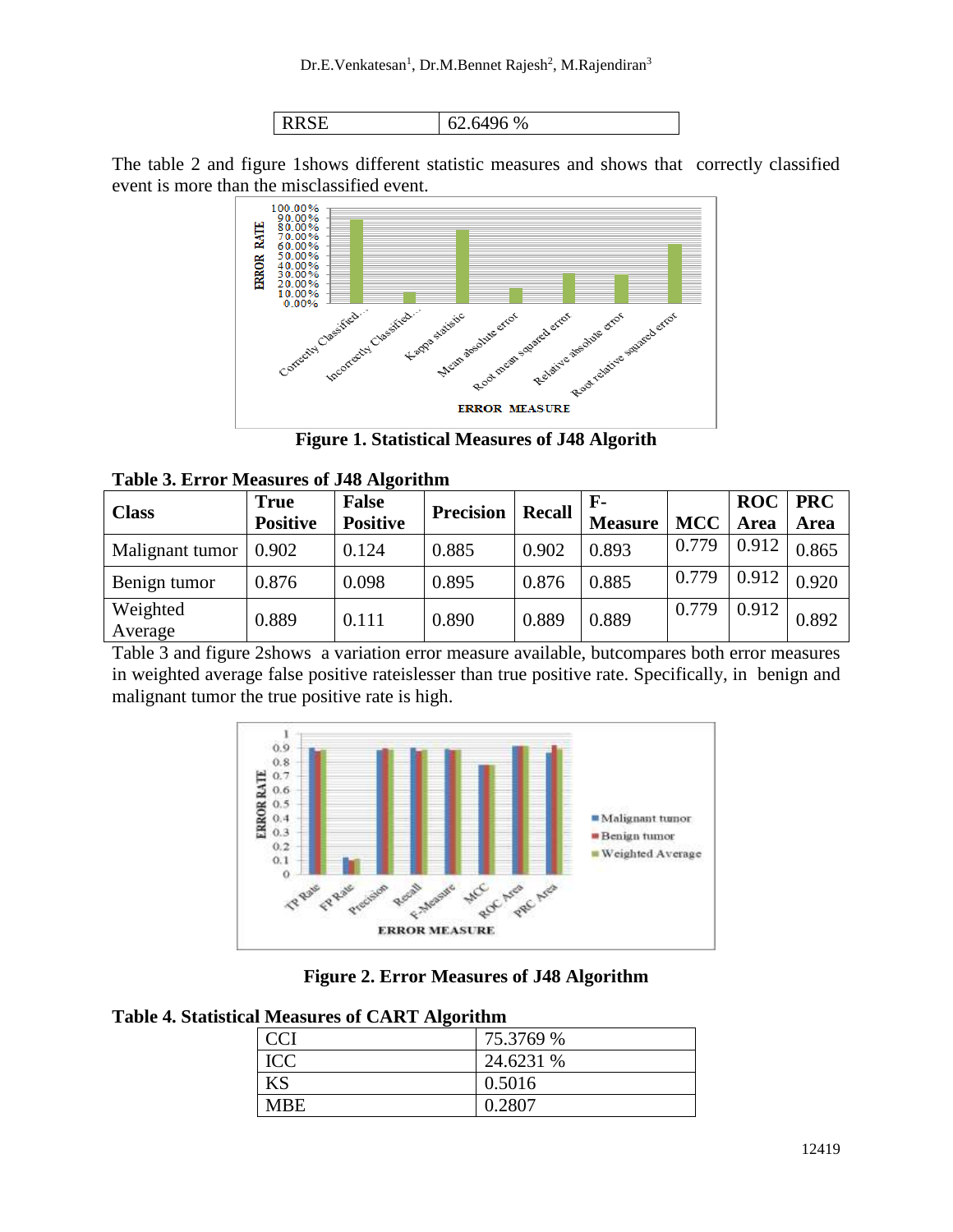#### **ANALYSIS OF BREAST CANCER DATA USING MACHINE LEARNING TECHNIQUES**

| <b>RMSE</b> | 0.3983    |
|-------------|-----------|
| R A E       | 56.1671 % |
| <b>RRSE</b> | 79.6607 % |



#### **Figure 3. Statistical Measures of CART Algorithm**

Table 4 and figure 3 shows the calculation of truly classified instances and falsely classified instances, in both measures correctly classified instances is higher.

| Table 5. Effor Measures of CART Algorithm |                 |                 |                  |               |                |            |            |             |  |
|-------------------------------------------|-----------------|-----------------|------------------|---------------|----------------|------------|------------|-------------|--|
| <b>Class</b>                              | <b>True</b>     | <b>False</b>    |                  | <b>Recall</b> | $\mathbf{F}$   |            | <b>ROC</b> | <b>PRC</b>  |  |
|                                           | <b>Positive</b> | <b>Positive</b> | <b>Precision</b> |               | <b>Measure</b> | <b>MCC</b> | Area       | <b>Area</b> |  |
| Malignant tumor                           | 0.980           | 0.485           | 0.680            | 0.980         | 0.803          | 0.564      | 0.838      | 0.844       |  |
| Benign tumor                              | 0.515           | 0.020           | 0.962            | 0.515         | 0.671          | 0.564      | 0.838      | 0.853       |  |
| Weighted<br>Average                       | 0.754           | 0.258           | 0.817            | 0.754         | 0.739          | 0.564      | 0.838      | 0.849       |  |

# **Table 5. Error Measures of CART Algorithm**



**Figure 4. Error Measures of CART Algorithm**

### **Table 6. StatisticsMeasures of SVM Algorithm**

| <b>CCI</b> | 523 %<br>90.452                    |
|------------|------------------------------------|
| ICC        | $\%$<br>14<br>$\ddot{\phantom{0}}$ |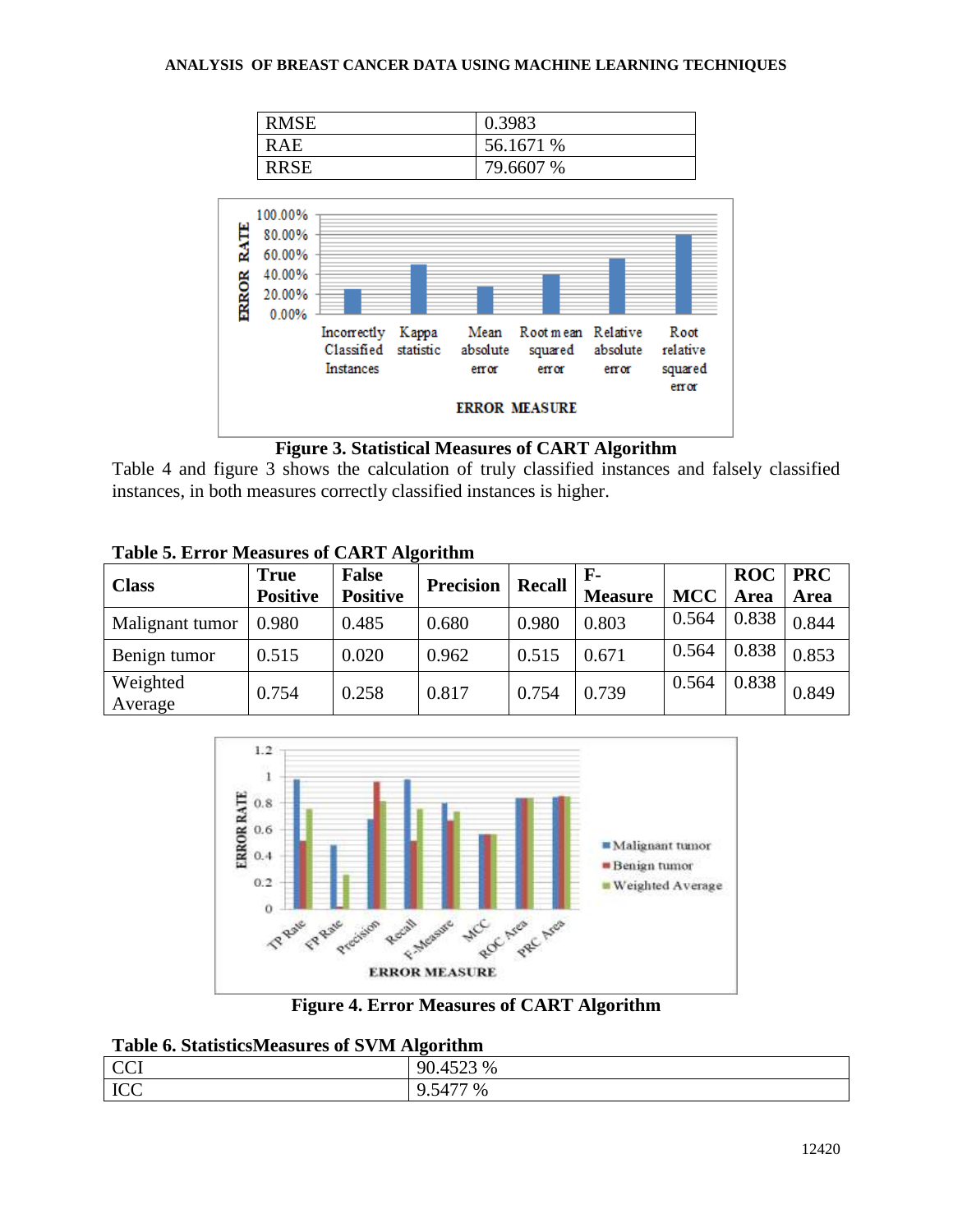| KS          | 0.8093    |
|-------------|-----------|
| <b>MBE</b>  | 0.0955    |
| <b>RMSE</b> | 0.309     |
| <b>RAE</b>  | 19.104 %  |
| <b>RRSE</b> | 61.8065 % |

The table 6 and figure 4shows in SVM classification algorithm, correctly classified instances is better than compare to table 2 j48 and table 4 CART classificationalgorithmstatistic measures. So the SVM methodis best for classification.



**Figure 5: Statistics Measures of SVM Algorithm Table 6. Error Measures of SVM Algorithm**

|                     | <b>True</b>     | <b>False</b>    | <b>Precision</b> | <b>Recall</b> | - F            |            | <b>ROC</b> | <b>PRC</b> |
|---------------------|-----------------|-----------------|------------------|---------------|----------------|------------|------------|------------|
| <b>Class</b>        | <b>Positive</b> | <b>Positive</b> |                  |               | <b>Measure</b> | <b>MCC</b> | Area       | Area       |
| Malignant tumor     | 0.873           | 0.062           | 0.937            | 0.873         | 0.904          | 0.811      | 0.905      | 0.883      |
| Benign tumor        | 0.938           | 0.127           | 0.875            | 0.938         | 0.905          | 0.811      | 0.905      | 0.851      |
| Weighted<br>Average | 0.905           | 0.094           | 0.907            | 0.905         | 0.904          | 0.811      | 0.905      | 0.867      |



**Figure 6. Error Measures of CART Algorithm**

|  | Table 8. Result of Clusteringand classification algorithms forbreast cancer Data Set |  |  |  |
|--|--------------------------------------------------------------------------------------|--|--|--|
|  |                                                                                      |  |  |  |
|  |                                                                                      |  |  |  |

| S.No |         |       | Clustering Algorithm   Accuracy %   Classifications algorithm   Accuracy % |           |
|------|---------|-------|----------------------------------------------------------------------------|-----------|
|      |         |       | J48                                                                        | 88.9447 % |
|      | K-Means | 99%   | <b>CART</b>                                                                | 75.3769 % |
|      | EM      | 90.5% | <b>SVM</b>                                                                 | 90.4523 % |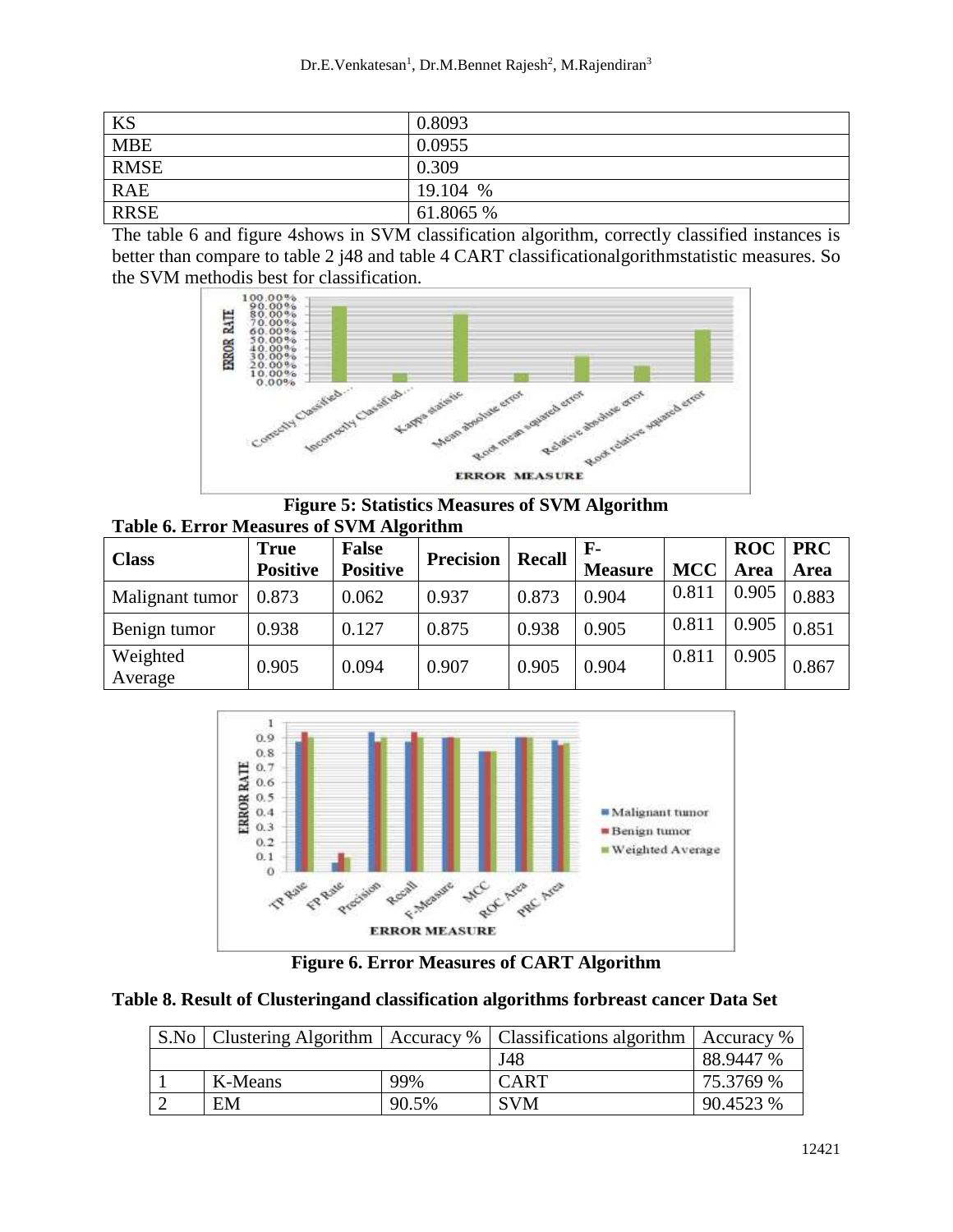Table 8 shows the results of accuracy for both clustering and classification algorithms.Here k Means provided better results than other clustering techniques and SVM provided better results than other classification techniques.The figure 7shows the accuracy comparison chart of two clustering algorithm's. Herek-Means provided better results than EM algorithm.



**Figure 7. Comparison of breast cancer dataset using Clustering Algorithms**

The figure 7 shows the results of clustering techniques, hereK-Means provided better results than EM algorithm..



**Figure 8. Comparison chart of breast cancer dataset Classification Algorithms**

The figure 8 shows the accuracy of classification algorithms. Here SVM provided better results than J48 and CART.

## **4. CONCLUSION**

Nobody says a specific technique is the excellent method for prognosis using a real-world data that is usually set up for certain functions. But, this probably refers to the efficacy of the selected data. The concept is based on this performance of the two partitioned clustering algorithms, namely k-Means and Expectation-Maximization (EM) algorithms. The decision was examined by a lot executions of the programs.Generally, the run time difference from one activity to other applications, it depends on the speed and the kind of the system. Partition based methods worked well for discovery results in many domains, including the medical field.machine techniques based Clustering and classification data mining can be used to obtain some information.It basically uses clustering and classification to classify each object in a set of data. In this research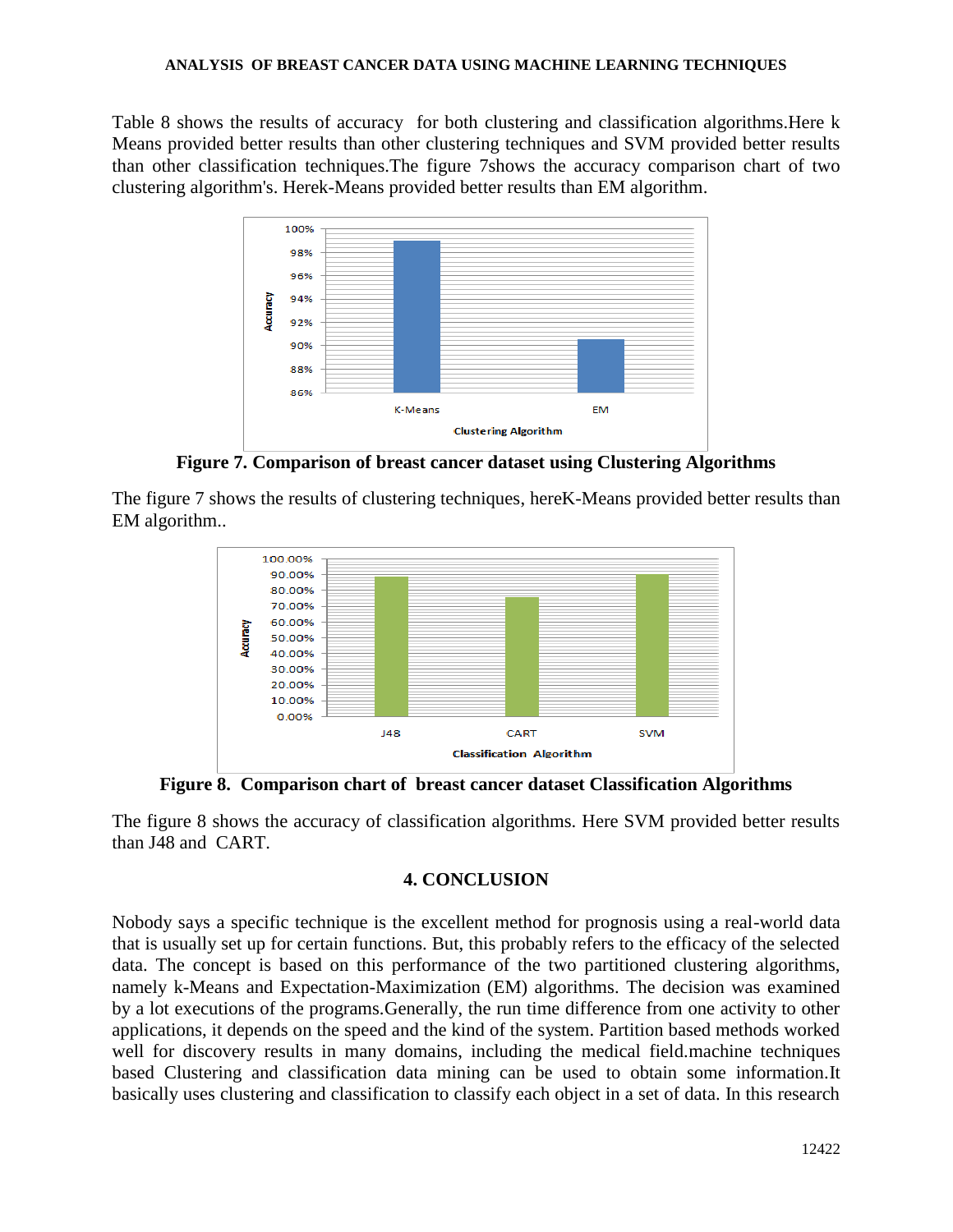work, clustering and classification algorithms were methods have been studied and their attribute values are based on the dataset of breast cancer. The results show that the comparison of breast cancer data with the highest accuracy of the mean is used at this time and the K-means method performs betterfrom all machine learning classification and clustering methods.

### **REFERENCES**

- 1. Siva Priya and Ashok Ku.E., "HMPFIM-B: Hybrid Markov Penalized FCM in Mammograms for Breast Cancer", International Journal on Recent and Innovation Trends in Computing and Communication, Vol. 2 (10), pp. 3033-3037, 2014.
- 2. Venkatesan.E and Velmurugan.T.," Performance Analysis of Decision Tree Algorithms for Breast Cancer Classiication", Indian Journal of Science and Technology, Vol 8 (29), pp 1-8, 2015.
- 3. Venkatesan. E,." Performance Analysis of classification Algorithms using Clinical Dataset", Journal of Information and Computational Science, Vol.9 (9), pp. 395- 401, 2019.
- 4. Venkatesan.E and Velmurugan.T.," Performance Analysis of Decision Tree Algorithms for Breast Cancer Classiication", Indian Journal of Science and Technology, Vol 9(30), pp 1-10, 2016.
- 5. Venkatesan. E and Velmurugan. T.," Prediction of Tumor in Classifying Mammogram images by k-Means, J48 and CART Algorithms", International Journal of Data Mining Techniques and Applications,Vol 04 (02), pp 29-34, 2015.
- 6. Velmurugan. T and Venkatesan. E.," A Hybrid Multifarious Clustering Algorithm for the Analysis of Mammogram Images", International Journal of Computer and Communications,Vol 07 (12), pp 136-151, 2019.
- 7. Kaur. G and Chhabra. A., "Improved J48 classification algorithm for the prediction of diabetes", International Journal of Computer Applications.Vol.98 (22), pp. 13–7, 2014.
- 8. Kambo., Rubi and AmitYerpude.,"Classification of basmati rice grain variety using image processing and principal component analysis", International Journal of Computer Trends and Technology, Vol. 11(2), pp. 80-85, 2014.
- 9. Sujata Joshi and Priyanka Shetty.S.R.,"Performance Analysis of Different Classification Methods in Data Mining for Diabetes Dataset Using WEKA Tool", International Journal on Recent and Innovation Trends in Computing and Communication, Vol. 3(3), pp. 1168  $-1173, 2015.$
- 10.Ramani. R., Valarmathy. S and SuthanthiraVanitha. N., "Breast Cancer Detection in Mammograms based on Clustering Techniques-A Survey", International Journal of Computer Applications, Vol. 62 (11), pp. 17-21, 2013.
- 11.ZainulAbdinJaffery., Zaheeruddin and Laxman Singh.," Performance Analysis of Image Segmentation Methods for the Detection of Masses in Mammograms", Performance Analysis of Image Segmentation Methods for the Detection of Masses in Mammograms, Vol. 82 (2). pp. 44-50, 2013.
- 12.Karmilasari., Suryarini Widodo., Matrissya Hermita and Louisiana ETP.,"Sample K-Means Clustering Method for Determining the Stage of Breast Cancer Malignancy Based on Cancer Size on Mammogram Image Basis", Vol.5 (3), pp.86-90, 2014.
- 13.Hiral N. Pokarand. Poorvi H. Patel.,"Survey of Different Techniques Used For Detection of Malignancy in Mammograms of Breast Cancer", International Journal of Advance Engineering and Research Development, Vol.2 (12), pp.656-664, 2011.